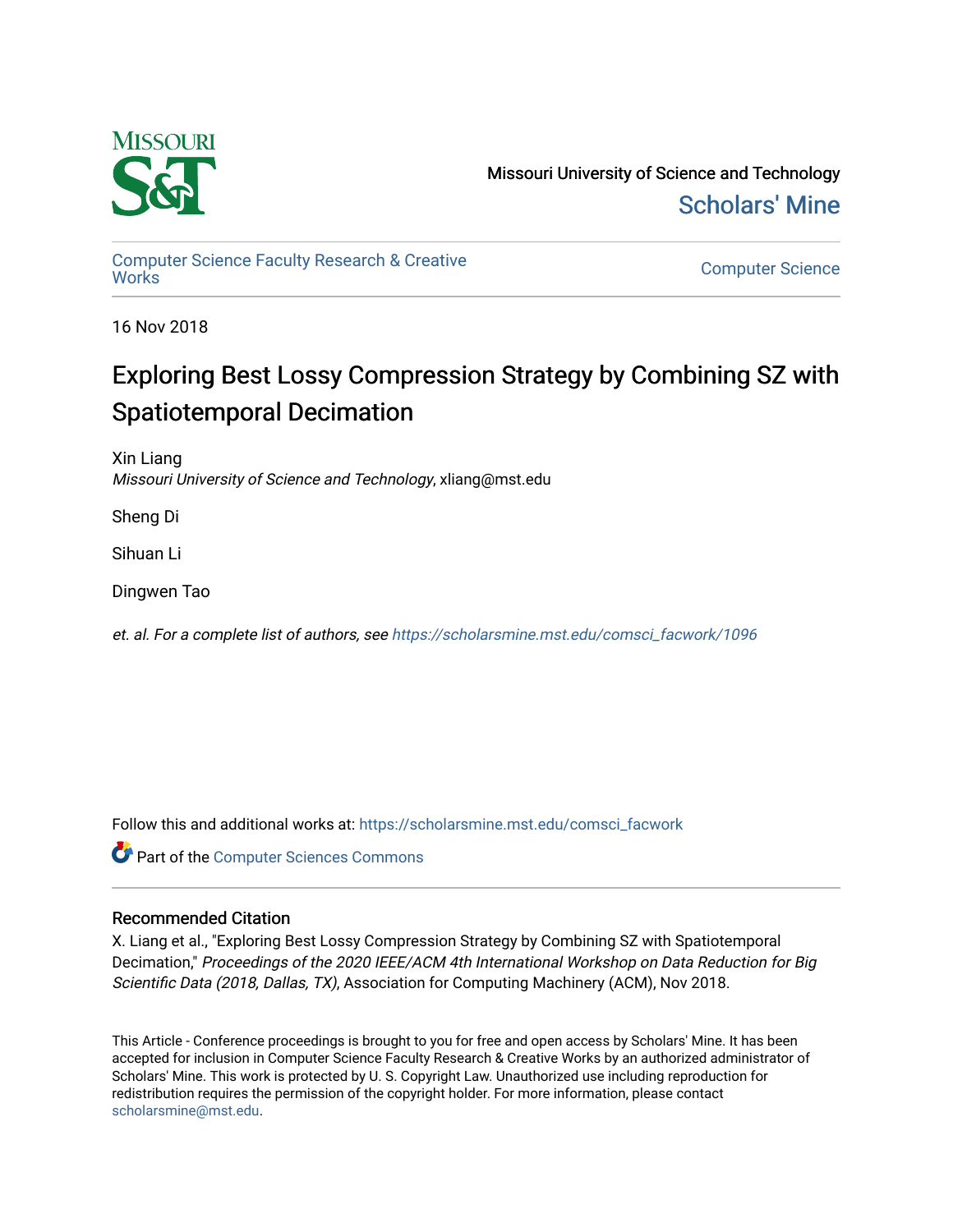# Exploring Best Lossy Compression Strategy By Combining SZ with Spatiotemporal Decimation

Xin Liang, † Sheng Di,<sup>∗</sup> Sihuan Li,† Dingwen Tao,‡ Zizhong Chen,† and Franck Cappello∗§

<sup>∗</sup>Argonne National Laboratory, IL, USA

sdi1@anl.gov, cappello@mcs.anl.gov

† University of California, Riverside, CA, USA

{xlian007,sli049}@ucr.edu, chen@cs.ucr.edu ‡The University of Alabama, AL, USA

tao@cs.ua.edu

§University of Illinois at Urbana-Champaign, IL, USA

*Abstract*—In today's extreme-scale scientific simulations, vast volumes of data are being produced such that the data cannot be accommodated by the parallel file system or the data writing/reading performance will be fairly low because of limited I/O bandwidth. In the past decade, many snapshot-based (or spacebased) lossy compressors have been developed, most of which rely on the smoothness of the data in space. However, the simulation data may get more and more complicated in space over time steps, such that the compression ratios decrease significantly. In this paper, we propose a novel, hybrid lossy compression method by leveraging spatiotemporal decimation under the SZ compression model. The contribution is twofold. (1) We explore several strategies of combining the decimation method with the SZ lossy compression model in both the space dimension and time dimension during the simulation. (2) We investigate the best-fit combined strategy upon different demands based on a couple of typical real-world simulations with multiple fields. Experiments show that either the space-based SZ or time-based SZ leads to the best rate distortion. Decimation methods have very high compression rate with low rate distortion though, and SZ combined with temporal decimation is a good tradeoff.

## I. INTRODUCTION

Today's high-performance computing (HPC) applications may produce extremely large volumes of data, resulting in huge storage challenges and I/O performance issues for scientific research. The Hardware/Hybrid Accelerated Cosmology Code (HACC) [1], for example, may produce 60 PB of data to store during one simulation because of up to 3.5 trillion particles to simulate. Such a large amount of data cannot be accommodated even on the IBM Blue Gene/Q "Mira" system one of today's most powerful supercomputers—because it provides at most 26 PB of storage space to users.

Many state-of-the-art data compressors have been designed to reduce the data size. Lossless compressors such as GZIP [2] and Zstandard [3] cannot work effectively on the compression of floating-point data values, however, because of the random ending mantissa bits in each floating-point value. Accordingly, error-bounded lossy compressors have been thought of as a promising solution that can significantly reduce the data size while controlling the compression errors on demand. Many existing in situ lossy compressors, however, are designed based on individual snapshots, heavily depending on the smoothness of the data in space. These compressors may suffer from low compression ratios since the data in each snapshot may get more and more complicated over the simulation time steps.

In this paper, we explore several strategies by combining time-based compression (such as the decimation method) with space-based compression in terms of the SZ compression model [4], in order to optimize the error-bounded, in situ lossy compression quality for scientific simulations. We choose the SZ compression model because (1) SZ has been one of the best error-bounded lossy compressors based on multiple independent assessments [4], [5] and (2) the SZ compression model allows customization of a specific prediction approach in terms of the simulation data features in order to improve the compression quality. Our contributions are as follows.

- We explore three new data prediction methods based on the time dimension during the simulation. The first is a time-based prediction method for each data point in one snapshot based on its corresponding data value at the previous time step. The second prediction method leverages the downsampling approach and uses a tricubic technique to fit the missing data values in space. The third method involves decimating the snapshots every  $K$ time steps and reconstructing the missing snapshots using interpolation method during the decompression.
- We carefully explore the best strategy from among the combinations in terms of the two spatial predictors (SZ's built-in spatial data prediction and Downsampling+tricubic method) and two temporal predictors (prestep data prediction and the decimation method), using two well-known real-world simulation datasets (Hurricane Isabel simulation and molecular dynamics simulation). We also explore the best-fit configuration setting for each strategy.

The rest of the paper is organized as follows. In Section II, we discuss the related work. In Section III, we first review the classic SZ compression model and then present our main idea by combining the time-based compression and space-based compression together in this model. In Section IV, we present our evaluation results in terms of critical metrics such as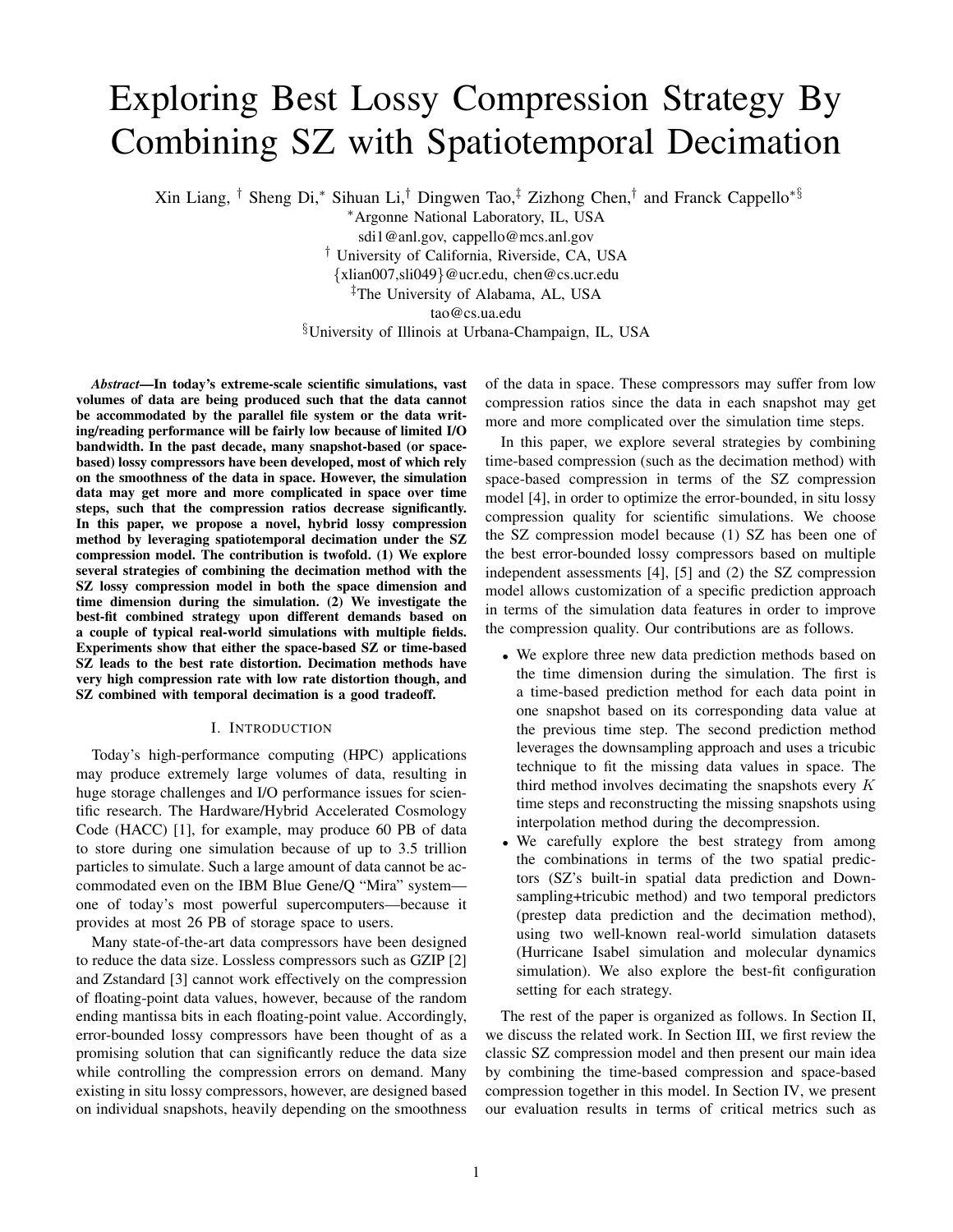compression ratio and rate distortion. In Section V we discuss our conclusions and present ideas for future work.

## II. RELATED WORK

Although many error-controlled lossy compressors [4], [6]– [10] have been developed to reduce the amount of data produced during a simulation, they are designed based on the analysis of the spatial correlation of the data, significantly relying on the smoothness of the data in space. However, the data values in some datasets (such as N-body simulation data) may not be consecutive in a snapshot and hence will definitely lead to relatively low compression ratios, as confirmed in our experiment shown later.

In order to address the limitations of space-based compression, some compressors have been developed by leveraging the relatively high smoothness of data in the time dimension. A typical example is NUMARCK [11]. This approach has two critical drawbacks. (1) NUMARCK adopts only the previous step value in the compression during the simulation and stores the original data periodically (i.e., every  $K$  time steps), which results in relatively low compression ratios. (2) NUMARCK cannot respect error bound because it predicts data values for any snapshot based on the original data in its previous snapshot. This leads to unexpected error propagation during the decompression because the data used in the decompression have to be **decompressed** values instead of **original** values. By comparison, our compressor strictly respects the compression error bound set by users. We also explore more prediction methods by combining different strategies, such as spacebased prediction, time-based prediction, and decimation.

## III. EXPLORING THE BEST STRATEGY WITH BOTH SPATIAL PREDICTION AND TEMPORAL PREDICTION IN SZ

In this section, we explore the best strategy for the combination of space-based compression and time-based compression. In what follows, we first review the SZ compression model and then describe several new strategies based on the model.

#### *A. Classic SZ Compression Model*

In our prior work, we proposed a prediction-based errorcontrolled lossy compression model, called SZ, that involves four critical steps: (1) data prediction, (2) linear-scaling quantization, (3) variable-length encoding (Huffman encoding), and (4) lossless compression (Gzip/Zstd). In the first step, the whole dataset is scanned, and each data point is predicted by a Lorenzo [12] predictor based on its neighbor values at the backward directions. In order to guarantee that the compression error always is controlled within the user-set error bound, the neighbor values used in the data prediction must be the decompressed values (i.e., the same as the values used in the decompression) instead of the original data values; otherwise the compression errors would be propagated without controls. In the second step, we compute the difference between the predicted value and original value for each data point and perform a linear-scaling quantization to convert the difference value to an integer number based on the user-set error bound. After converting all the floating-point values to integer numbers in step 2, we adopt a customized Huffman encoding algorithm and a lossless compressor (Zstd) to reduce the data size significantly. Since the classic SZ compressor supports only a space-based prediction method, which may suffer from low compression ratios especially for a relatively complicated dataset with low data smoothness in space, we integrate the time-based compression mechanism based on the SZ model for improving the prediction accuracy.

#### *B. Classic Decimation Compression Model*

The decimation compression model (i.e., perform decimation during compression and perform interpolation to reconstruct the missing data during the decompression) has been widely used in the visualization community. It can be categorized into two classes in terms of compressed dimension.

*1) Decimation in space:* This method often applies uniform sampling during compression. In the course of decompression, the missing data is interpolated according to the sampled data. Although trilinear interpolation is a good choice in terms of interpolation rate, tricubic interpolation can provide better quality at the cost of higher time in most cases. In our experiments, we compare the performance and quality of both trilinear and tricubic interpolation for space-based decimation.

*2) Decimation in time:* This decimation technique samples the temporal snapshots every  $K$  time steps during the simulation and reconstructs the missing snapshots using an interpolation method. Because of the generally low variance of scientific simulation data along the time dimension, we adopt linear interpolation for time-based decimation in this paper, which provides a high compression rate and costs low memory with a comparable compression quality.

## *C. New Compression Strategies by Combining the SZ Model and Decimation Model*

In this section, we explore a new compression scheme for scientific simulation with multiple snapshots by combining the classic SZ compression model with the decimation model. Since there are two options (SZ compression and decimation) for both space-based compression and time-based compression, the combination comprises four strategies.

*1) SZST – SZ compression in space and time:* This strategy applies the space-based prediction and time-based prediction alternatively during the simulation in the compression step. Specifically, it compresses the data by the classic space-based SZ compression every K time steps and adopts the time-based SZ compression (i.e., pre-step-based prediction + quantization and encoders) for other time steps.

*2) SZSDT – SZ compression in space and decimation in time:* This strategy compresses the data via space-based SZ for the snapshots selected every K time steps and drops the other snapshots during the compression. During the decompression, it reconstructs the selected snapshots via the space-based SZ and reconstructs the missing snapshots via linear interpolation.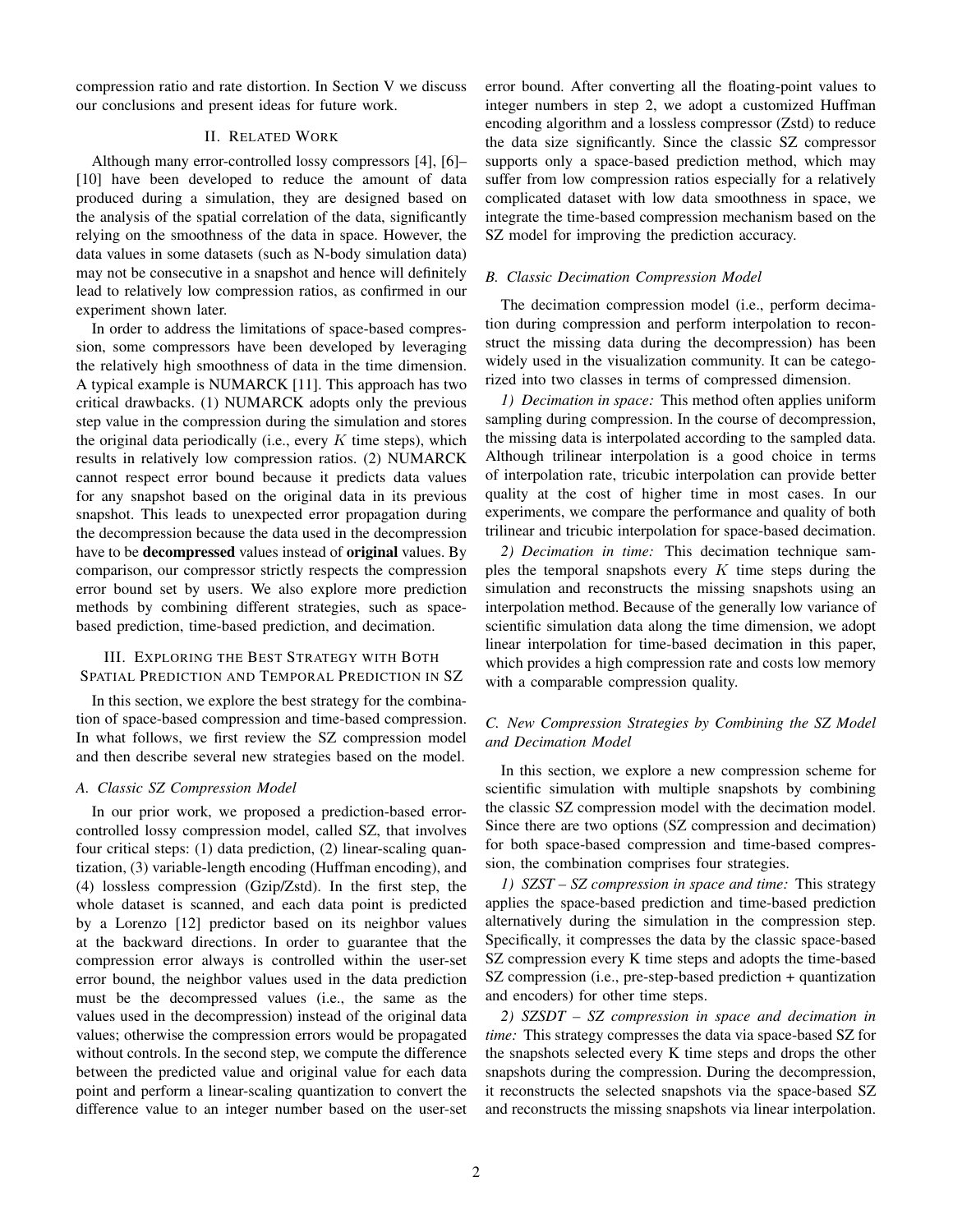*3) DSSZT – decimation in space and SZ compression in time:* This strategy compresses the data via space-based decimation for the first snapshot every K consecutive time steps and adopts time-based SZ compression for the remaining K-1 snapshots in each period. Note that it has to decompress the data for the first snapshot in each period to provide the initial prediction for time-based SZ compression used by the next snapshot during compression, an action that may lead to a high overhead on compression rate.

*4) DST – decimation in space and time:* This strategy applies the space-based decimation on the first snapshot selected every K consecutive time steps and drops the other snapshots during the compression. During decompression, it reconstructs the selected snapshots by a spatial interpolation method (either tricubic interpolation or trilinear interpolation) and reconstructs the missing snapshots via linear interpolation in the time dimension.

We present the pros and cons of the four strategies in Table I in terms of their compression principles on four metrics: guaranteeing error bound (GEB), compression quality (CQ), compression rate/speed (CS), and decompression rate/speed (DS). In the table, F, S, TL, and TC are short for fast, slow, trilinear interpolation, and tricubic interpolation, respectively. Based on the compression principle, DST should be extremely fast in compression (denoted as EXF in the table) because it drops many data points during the compression, but it would suffer from very low decompression rate because of expensive interpolation operations in the decompression. DSSZT and DSSZT can respect the error bound only when the snapshots are compressed by SZ (either in the space or the time dimension), so the percentages of the error-bounded snapshots for them are  $\frac{1}{K} \times 100\%$  and  $\frac{K-1}{K} \times 100\%$ , respectively.

| PROPERTIES OF THE FOUR COMPRESSION STRATEGIES |             |                              |            |            |  |
|-----------------------------------------------|-------------|------------------------------|------------|------------|--|
|                                               | <b>SZST</b> | <b>SZSDT</b><br><b>DSSZT</b> |            | DST        |  |
| GEB                                           |             |                              |            |            |  |
|                                               | high        | low                          | low        | lowest     |  |
| CS                                            | E           | FXF                          |            | FXF        |  |
|                                               |             |                              | TL F. TC S | TL:F. TC:S |  |

TABLE I



In this section, we evaluate the four strategies discussed earlier, with the best settings for each of them.

#### *A. Experimental Setup*

We conduct our experiments on the Bebop cluster at Argonne National Laboratory (Intel Xeon E5-2695 v4 processors, 2.10 GHz, 45M cache). We evaluate the EXAALT data and Hurricane Isabel data for demonstration purposes. Detailed information about the datasets is presented in Table II.

| <b>TABLE II</b>                          |  |  |  |
|------------------------------------------|--|--|--|
| SIMULATION FIELDS USED IN THE EVALUATION |  |  |  |

| Application   | # Fields | # Snapshots | <b>Dimensions</b>       | <b>Examples</b>         |
|---------------|----------|-------------|-------------------------|-------------------------|
| <b>EXAALT</b> |          |             | 1.077.290               | X, V, Z                 |
| Hurricane     |          | 48          | $100\times500\times500$ | CLOUDf48, Uf48 $\cdots$ |

## *B. Compression Performance for Space-Based Compression*

We first explore the compression performance of different space-based compression methods by setting the timecompression interval to 1. The rate distortion of space-based methods is shown in Fig. 1 and Fig. 3 for EXAALT and Hurricane Isabel, respectively, for some fields (x for EXAALT, QCLOUD, and CLOUD and U for Hurricane) and the overall performance because of space limitation.



Fig. 1. Rate distortion of space-based compression on EXAALT



Fig. 2. Multistep PSNR of space-based compression on EXAALT with compression ratio 8 (EXAALT field x)



Fig. 3. Rate distortion of space-based compression on Hurricane Isabel

From Fig. 1, we see that the snapshot-based SZ has dominant performance over the decimation-based methods. Also, in this dataset the linear interpolation has almost the same quality as does the tricubic interpolation. Therefore, it is preferred because of its faster decompression as shown in Table III. On the other hand, the tricubic interpolation has a better compression ratio than does the trilinear interpolation for some fields such as  $U$ , at a cost of lower compression rate. Thus, we used tricubic interpolation for these fields and trilinear interpolation for all others in the Hurricane Isabel simulation.

Table III and Table IV present the compression rate and de-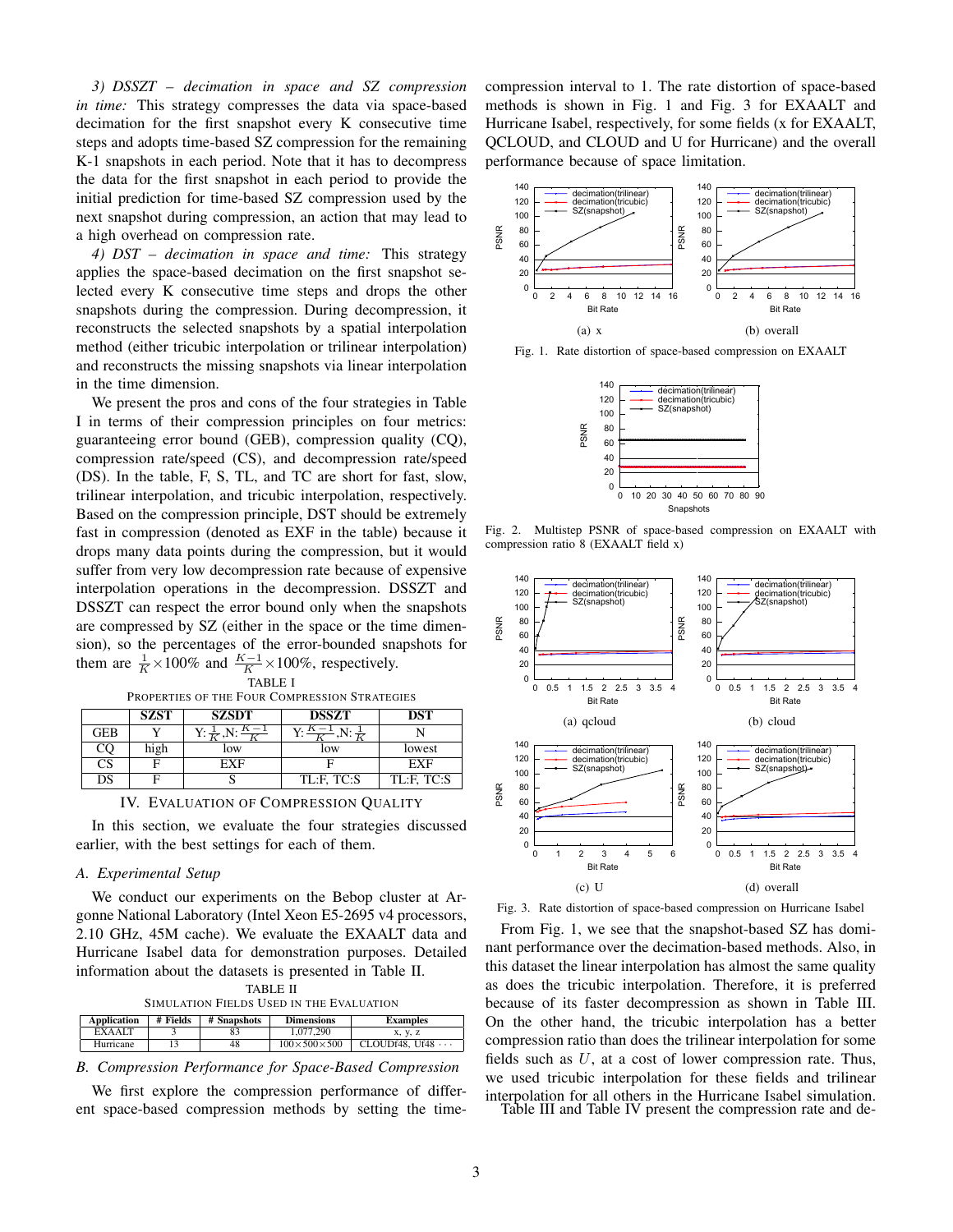compression rate of different space-based compression strategies based on EXAALT data and Hurricane Isabel data, respectively, with the compression ratios of 4, 8, and 16 for EXAALT data and 8, 25, and 64 for Hurricane Isabel data. We see that the spatial-decimation-based compression strategies run very fast (5∼40 GB/s) during the compression, because they omit many data points in each snapshot for reducing the data size. The compression rate and decompression rate are stable for SZ. Decimation+tricubic has a fairly low decompression rate (only 1∼13MB/s) because of its expensive tricubic interpolation. we also observe that the compression/decompression rate of SZ increases with the compression ratio because higher compression ratios indicate easier compression cases for SZ. In addition, high compression ratio also leads to high compression rate for the decimation because of fewer points to sample in the compression.

TABLE III COMPRESSION/DECOMPRESSION RATE OF SPACED-BASED METHODS ON EXAALT (MB/S)

| Method                        | $CR \approx 4$ | $CR \approx 8$ | $CR \approx 16$ |  |  |
|-------------------------------|----------------|----------------|-----------------|--|--|
| decimation+trilinear (comp)   | 5083.44        | 9331.32        | 13668.97        |  |  |
| decimation+tricubic (comp)    | 5186.57        | 8859.47        | 12075.77        |  |  |
| SZ_snapshot (comp)            | 68.01          | 72.99          | 76.84           |  |  |
| decimation+trilinear (decomp) | 246.713        | 247.564        | 244.298         |  |  |
| decimation+tricubic (decomp)  | 1.0646         | 2.08551        | 4.00            |  |  |
| SZ_snapshot (decomp)          | 43.59          | 78.04          | 167.25          |  |  |

TABLE IV COMPRESSION/DECOMPRESSION RATE OF SPACED-BASED METHODS ON HURRICANE ISABEL (MB/S)

| Method                        | $CR\approx 8$ | $CR \approx 25$ | $CR \approx 64$ |
|-------------------------------|---------------|-----------------|-----------------|
|                               |               |                 |                 |
| decimation+trilinear (comp)   | 7715.51       | 19359.67        | 36560.61        |
| decimation+tricubic (comp)    | 7729.18       | 19207.16        | 39469.09        |
| SZ_snapshot (comp)            | 77.88         | 79.67           | 83.85           |
| decimation+trilinear (decomp) | 33.35         | 34.28           | 33.23           |
| decimation+tricubic (decomp)  | 2.05          | 6.15            | 12.67           |
|                               |               |                 |                 |
| SZ_snapshot (decomp)          | 55.83         | 78.13           | 121.34          |

## *C. Compression Performance for Time-Based Compression*

We also investigate the compression performance for the time-based compression strategies by adopting lossless compression on the selected snapshots to compress (i.e., setting the error bound to 1 for the space-based SZ and the sampling distance to 1 for spatial decimation). We adopt linear interpolation considering the overhead on both speed and memory.



Figure 4 presents the rate distortion of different strategies based on EXAALT data and Hurricane Isabel data. We observe that the time-based SZ has a much higher compression quality than does the time-based decimation method, which suffers from very low PSNR because of its uncontrolled error during the compression.

We present the compression/decompression rate for the time-based strategies based on EXAALT and Hurricane Isabel in Table V. It shows that time-based decimation always has a higher compression/decompression rate because of less operations in both compression and decompression.

TABLE V COMPRESSION/DECOMPRESSION RATE OF TIME-BASED STRATEGIES ON EXAALT AND HURRICANE ISABEL (MB/S)

|                            | <b>EXAALT</b>  |                | <b>Hurricane</b> |                |
|----------------------------|----------------|----------------|------------------|----------------|
| Method                     | $CR \approx 5$ | $CR \approx 8$ | $CR \approx 5$   | $CR \approx 8$ |
| decimation+linear (comp)   | inf            | inf            | inf              | inf            |
| SZ snapshot (comp)         | 69.11          | 74.85          | 77.88            | 79.67          |
| decimation+linear (decomp) | 816.13         | 729.88         | 894.11           | 820.41         |
| SZ_snapshot (decomp)       | 50.82          | 80.43          | 55.83            | 78.13          |

## *D. Compression performance of the Combined Strategies*

Figure 5, Figure 6, Figure 7 present the rate distortion of compressing EXAALT data by using the three combined compressors SZST, SZSDT, and DSSZT, respectively. DST is omitted because its low PSNR (usually <40). Comparing all these results, we conclude that the time-based SZ is the best choice. Its PSNR can reach up to about 100 with a bit-rate of 6, while the PSNRs of other solutions are up to 70.











Fig. 7. Rate distortion of DSSZT on EXAALT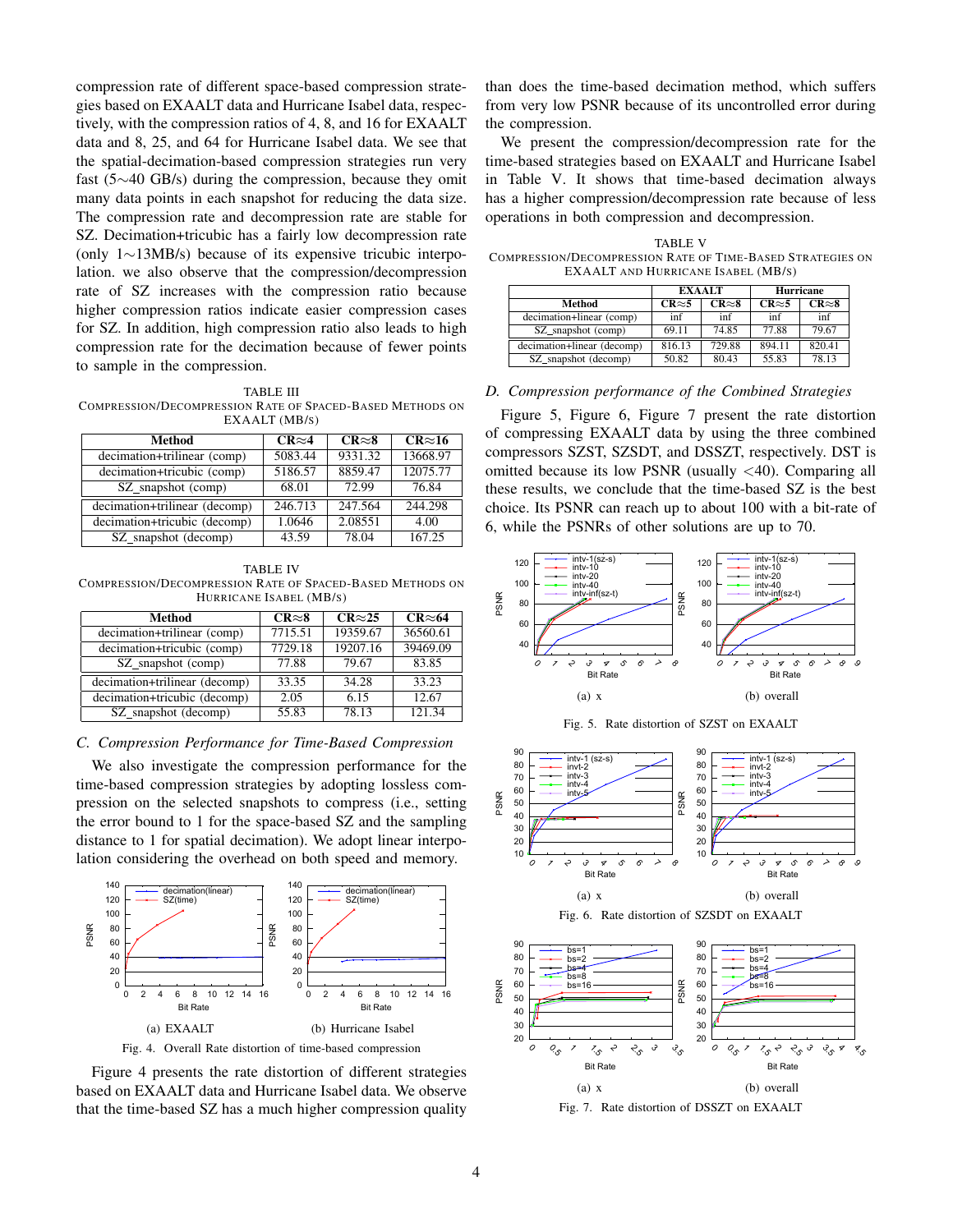Figure 8, Figure 9, and Figure 10 demonstrate the PSNR based on Hurricane Isabel simulation data. Similar to the compression results based on EXAALT data, SZSDT and DST both suffer from very low PSNR if the time-based decimation is adopted in the compression (i.e., temporal decimation inter $val$  > 1), because it does not respect the error bound strictly. Specifically, the larger the decimation interval is, the worse the rate distortion is for the decimation. Comparing these three figures, we also observe that the best compression strategy for the Hurricane Isabel simulation is the snapshot-based SZ, The reason the snapshot-based SZ is better than the time-based SZ on this dataset is that the former has much higher prediction accuracy in space than in time on this dataset. This inspires us to develop an adaptive solution to suit different datasets dynamically, which will be our future work.









We also evaluate the compression/decompression rate of all the three combined compressors. Experiments show that DST



has an extremely high compression rate (20 GB/s on EXAALT and 55 GB/s on Hurricane data), but it has a low decompression rate on the Hurricane Isabel dataset (11.75 MB/s∼42 MB/s). The other three methods have different levels of tradeoff between rate distortion and compression/decompression rate. We present a typical example, SZSDT, in Fig. 11. We evaluate the PSNR and compression rate for SZSDT based on different decimation intervals. In each subfigure, the right-most point corresponds to decimation interval 1 (i.e., SZ without decimation); the second right-most point corresponds to decimation interval 2, and so on. We observe that for decimation interval  $\geq$ 2, the compression rate differs a lot, with little changes of PSNR. As such, SZSDT with decimation interval of 6 is a good solution if the fast compressor is required, or the SZ without decimation is recommended otherwise.



Fig. 11. PSNR vs. Compression Speed with Bit-rate for SZSDT

#### V. CONCLUSION AND FUTURE WORK

In this paper, we explore four novel compression strategies by combining the SZ compressor with a decimation method in both the time dimension and space dimension. Our experiments using two real-world scientific datasets show that either the space-based SZ or time-based SZ leads to the best rate distortion. DST leads to an extremely high compression rate, while suffering from low decompression rate and very large data distortion because it cannot respect user-set error bounds. SZSDT is a good tradeoff if the users want to avoid high data distortion while still demanding high compression speed.